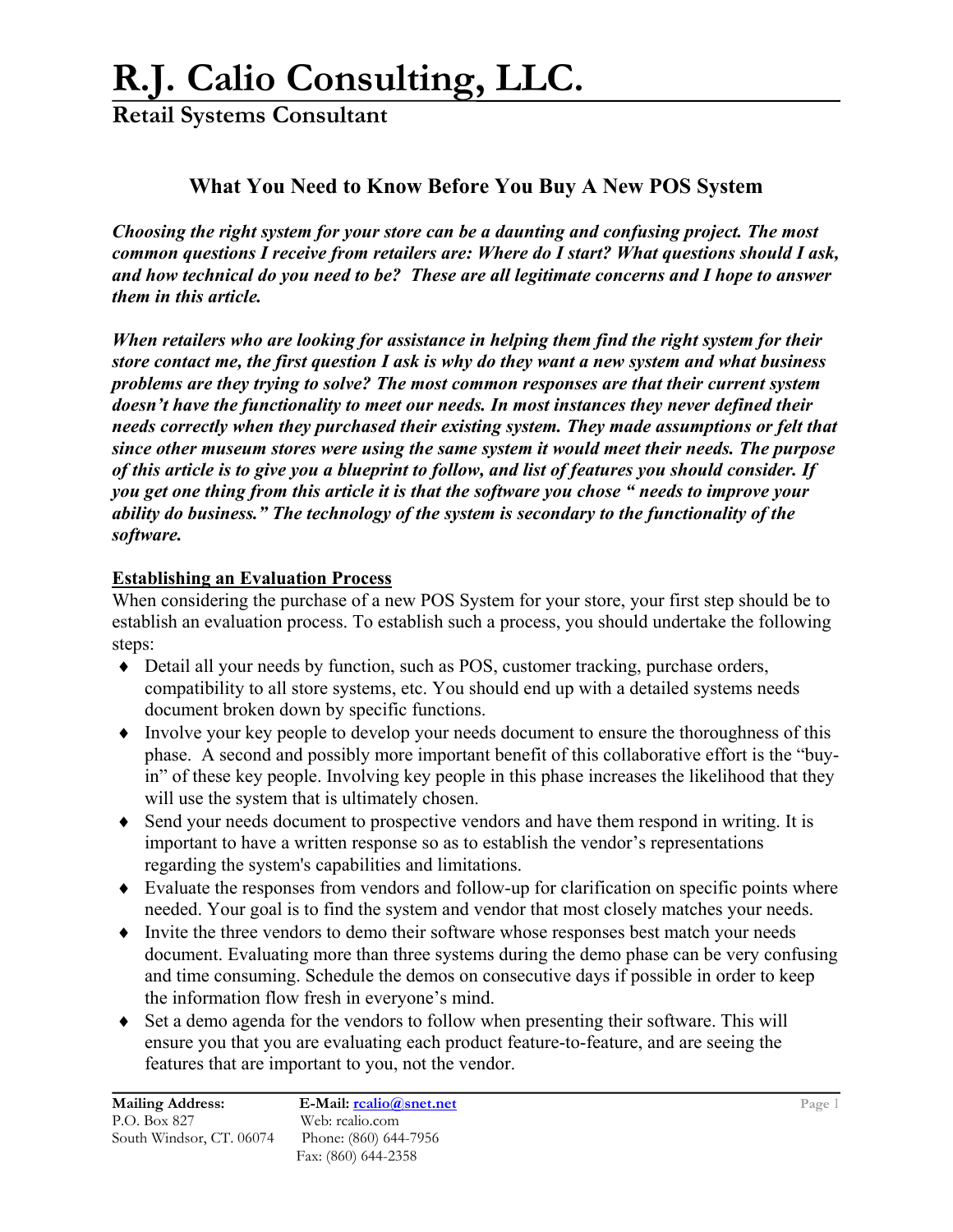## **Retail Systems Consultant**

- ♦ Score each demo against your system needs document. It's not only important to know if a software package has the specific feature, but is equally important to see how the function actually works. Ease of use should be given some value.
- ♦ Schedule a second demo with the one or two vendors that best match you needs to get deeper into the product.

The needs document and the vendor analysis will become the foundation of your "technology plan." Many museum stores are multi- channel retailers, who are selling inventory in their stores, through catalogs and on the web. Your infrastructure needs to support sales across these various channels and support interoperability between the retail system and other museum software. Your technology plan should act as your guide for the next five years and should be updated yearly to include changes in your needs and core business processes.

The software you chose needs to have the capability to improve your ability to do business and service your customers. The key element is to align your business and technology needs.

#### **Vendor Evaluation**

Did the vendor present their software in clear and understandable terms? An ambiguous explanation is usually disguising a deficiency. Could the vendor articulate some clear "Return on Investment" strategies? Will the vendor provide a list of users ranging from recently installed systems to users that have been on the system for over three years? Can they provide a detailed implementation plan and training syllabus?

The reality is that a mediocre system that is implemented and utilized properly is a better solution than the best system that is poorly implemented. The vendor evaluation is critical and I typically spend as much time evaluating vendors and monitoring the installation and training process as I do in choosing the system.

#### **"Must Have" System Features**

This list can certainly vary from store to store, but in my experience, the following features should be seriously considered when selecting a system:

**Touch Screens**: Touch screens offer a number of benefits that fit the needs of museum shops. They require 35% less training time for cashiers and are much more intuitive to use than standard POS screens. A second benefit is the ability to setup touch buttons to represent product. This can be very helpful for open stock departments or small non-scannable items to speed up transactions. Touch screens will add approximately \$500 per POS station to your cost.

**Internet Credit Card processing**: Since many museum stores experience heavy transaction volume in short periods of time, speed of credit card processing becomes essential. Transaction approval is 2 to 3 seconds over the Internet. There usually is an upcharge of \$.04 to .05 per transaction and therefore you need to weigh the benefit against the cost. I have been in many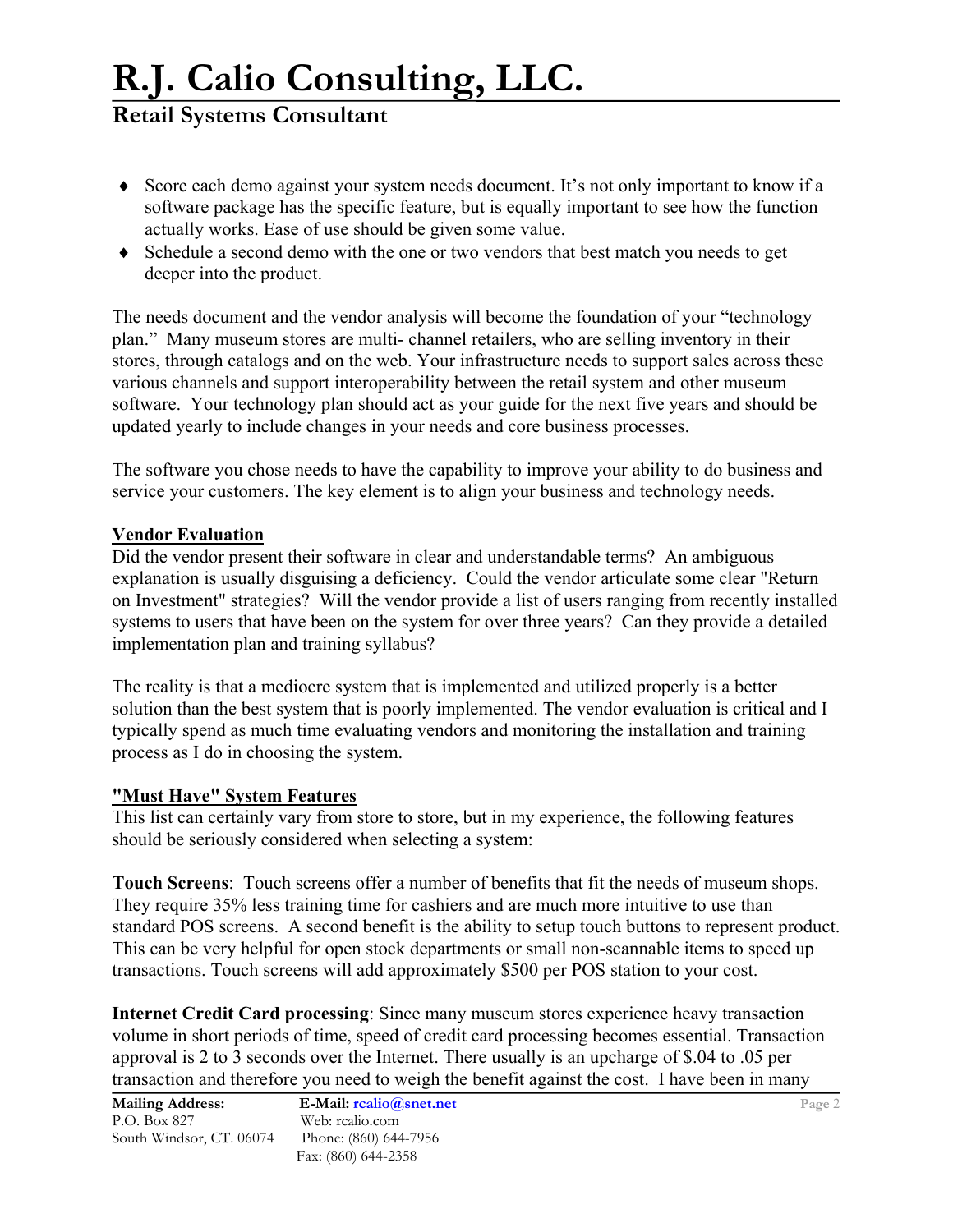## **Retail Systems Consultant**

museum stores that have school tours where faster processing for an upcharge of \$.05 would have been very cost effective. Also coming under the heading of payment processing are signature capture and PINpads that allow customers to key in their PINS for debt card transactions.

**Sunrise 2005 complaint**: By January 1, 2005 inventory databases and scanning equipment will have to be able to accommodate and read 13 digit and 8 digit EAN codes. The 12-digit barcode will still be used, but all products arriving from foreign markets will only have the 13-digit barcode.

**Replication:** Replication is essential in a retail environment due to the dynamic nature of the data. The data is being updated constantly from the point of sale, purchasing, receiving and price updates. It is preferable to choose a system that is constantly updating the data back to the server and replicating such data back to all the workstations and POS stations. In the event the system loses connection to the server, replication ensures that an updated database working on all the POS and workstations is available. The need for this replication process grows exponentially in a multi-store configuration.

**OPOS**: Microsoft, NCR, Epson, PSI and others have developed Standards for the Association of Retail Standards (ARTS). *OLE for POS (OPOS) is an acronym that defines a set of compliance standards for interfacing software to a range of POS devices, printers, scanners, etc. The advantage of an OPOS complaint system is that it is hardware independent. The advantage of an OPOS complaint system is that if you decide to change software at some point you hardware will work with any OPOS complaint software.*

**ODBC**: Open data base connectivity (ODBC) is a standard SQL interface defined by Microsoft that allows application software to access data in a standard format. An example of ODBC would be a report designed in Excel that is getting the data from your POS system. Once you have designed the report and defined the specific data you want from the POS system, the report can be run and to automatically give you updated information every time you recall the report.

**Smart Cards**: Smart cards (a/k/a gift cards) are rapidly giving retailers increased sales and promoting greater customer loyalty. There are two options when considering a gift card program. One option is an internal card where the data is kept within your POS system. Another option is an external card, which is managed through a Credit Card Processor. Though there are cost and other technical considerations, smart cards offer a perfect opportunity to increase sales and customer retention. It is estimated that 43% of consumers will purchase gift cards this holiday season and thirty-nine per-cent of those sales will be impulse buys.

**SQL:** Structured Query Language is a language used to interrogate and process data in a relational database. SQL allows queries such as give me " all the items in a specific department that have a gross margin % of less than 40%.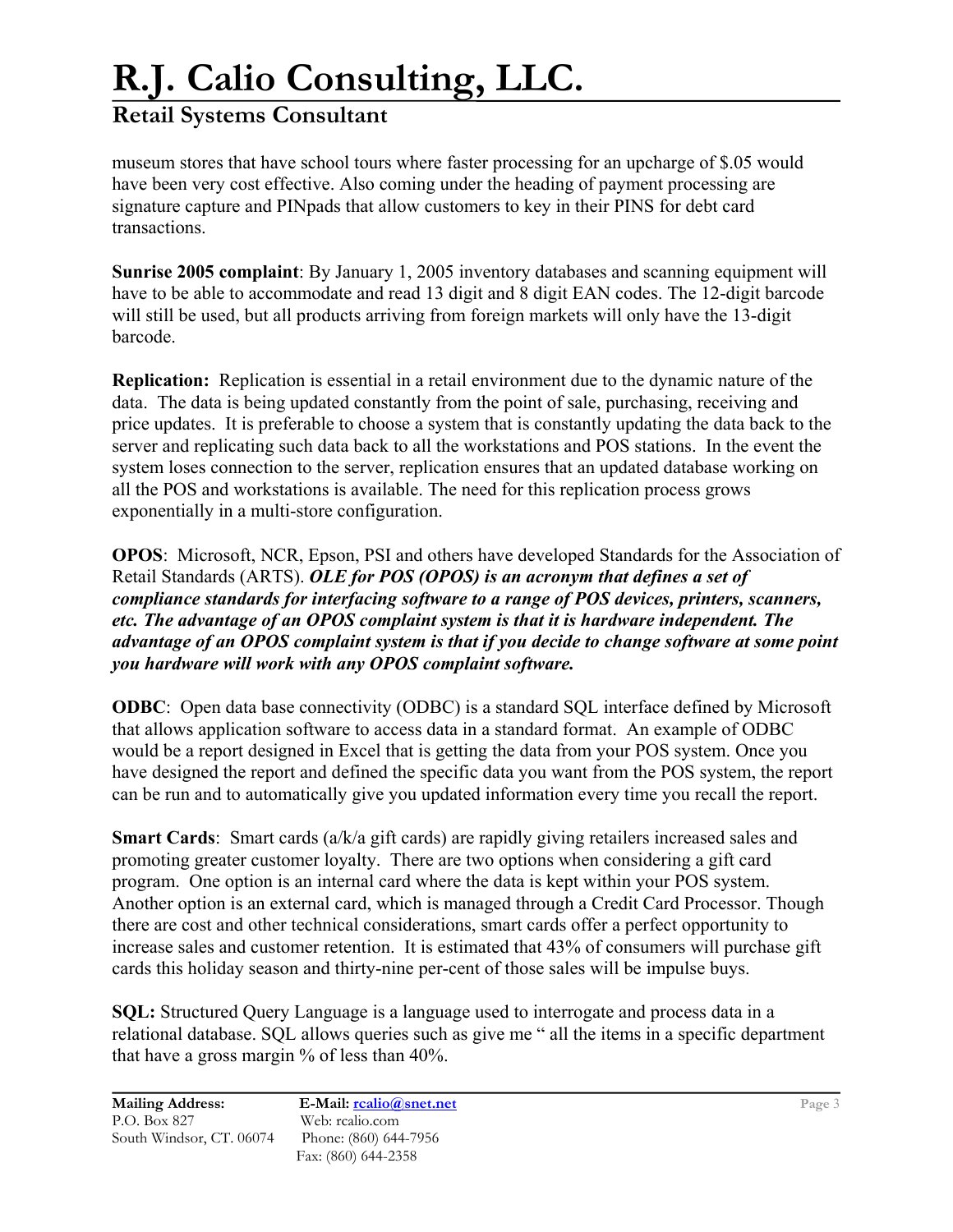### **Retail Systems Consultant**

### **"Nice To Have" Features**

These are features that once your system is up and running and you are utilizing the system should be considered for the next phase of your technology plan.

**Wireless LAN**: Wireless local area networks will give retailers the ability to have wireless devices such as Palm-type handhelds devices, Tablet PC's, and wireless POS stations for special events and kiosks.

**RF**: Radio frequency (RF) hand held devices offer tremendous value as an add-on to a POS system, as well as a high return on investment. These Palm-type devices can be used for checking inventory, pricing product, generating orders, receiving orders and conducting physical inventories. Since they are live on the system through an Access Point, the data you are viewing is current and the changes you execute can take effect immediately. An additional benefit is that your key personnel remain on the sales floor when performing many of these tasks.

**RFID**: Radio Frequency Identification (RFID) tags have an embedded chip that allows a wireless receiver to receive and transmit data. These tags might eventually replace bar codes on product once the price per tag comes down to below five cents, at which point the technology will first be implemented on the supply side and eventually at POS. On the supply tags will be affixed to pallets on cartons of merchandise to identify the contents. I have included RFID because it is not a question of if it will happen, but when it will happen.

#### **Conclusion**

Don't get caught up in the concept that new and better technology will be available tomorrow. Your goal during this process is to buy technology that is functional and that enhances your business processes. Technology is obsolete only when it can't deliver on that premise.

Your job isn't done when you have chosen the best solution for your store and successfully installed and implemented the system. At that point you can begin to execute strategies and develop goals to improve your business practices and get a return on your investment. It is estimated that stores utilize only about 30 per-cent of the power of the technology they own. You can avoid that trap by developing key indicator reports that point you to problem areas and then acting quickly to resolve those problems. The philosophy should be " Now that you own it, use it."